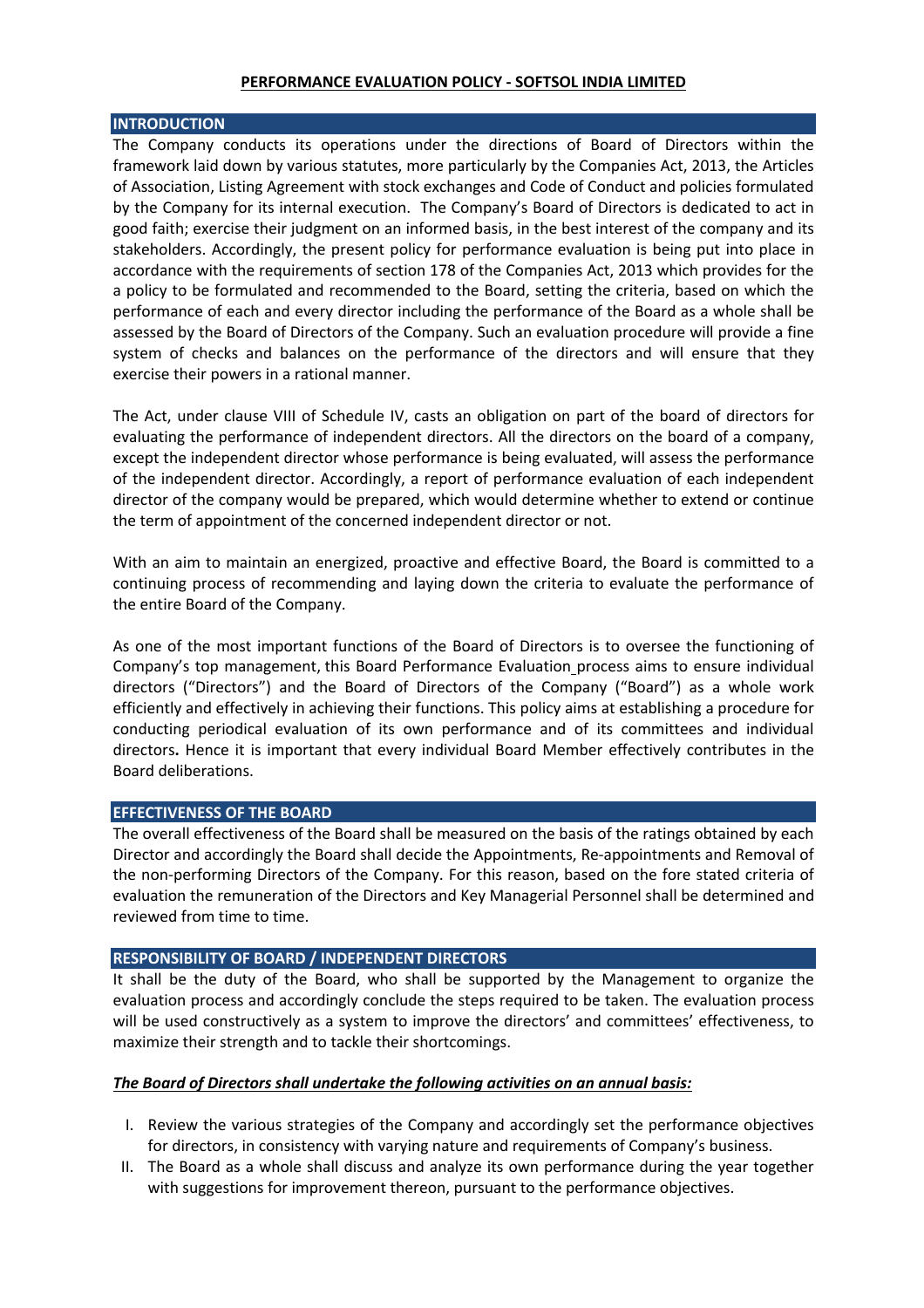In conformity with the requirement of the Act, the performance evaluation of all the directors shall be done by the entire Board of Directors, excluding the director being evaluated.

Independent Directors are duty bound to evaluate the performance of non - independent directors and board as a whole. The independent directors of the Company shall hold at least one meeting in a year to review the performance of the non- independent directors, performance of chairperson of the Company and board as a whole, taking into account the views of executive directors and nonexecutive directors.

#### **EVALUATION FACTORS**

The Board of Directors shall pay regards to the following parameters for the purpose of evaluating the performance of a particular director:

In respect of each of the evaluation factors, various aspects have been provided to assist with the evaluation process in respect of performance of Board itself, and of its committees and individual directors as, such evaluation factors may vary in accordance with their respective functions and duties.

Evaluation of Independent Director shall be carried on by the entire Board in the same way as it is done for the Executive Directors of the Company except the Director getting evaluated.

Appraisal of each Director of the Company shall be based on the criteria as mentioned herein below. *Rating Scale*

| <b>Performance</b> | Rating |
|--------------------|--------|
| Satisfactory       |        |
| Not Satisfactory   |        |

The Company has chosen to adopt the following Board Performance Evaluation Process:

#### **INDEPENDENT DIRECTORS**

Some of the specific issues and questions that should be considered in a performance evaluation of Independent Director, in which the concerned director being evaluated shall not be included, are set out below:

#### *Name of Director being assessed:*

| <b>S. No.</b> | <b>Assessment Criteria</b>                                                           | Rating | Remarks/<br><b>Comments</b> |
|---------------|--------------------------------------------------------------------------------------|--------|-----------------------------|
| 1.            | Attendance and participations in the meetings                                        |        |                             |
| 2.            | Raising of concerns to the Board                                                     |        |                             |
| 3.            | Safeguard of confidential information                                                |        |                             |
| 4.            | Rendering independent, unbiased opinion and resolution of<br>issues at meetings      |        |                             |
| 5.            | Initiative in terms of new ideas and planning for the<br>Company                     |        |                             |
| 6.            | Safeguarding interest of whistle-blowers under vigil<br>mechanism                    |        |                             |
| 7.1           | Timely inputs on the minutes of the meetings of the Board<br>and Committee's, if any |        |                             |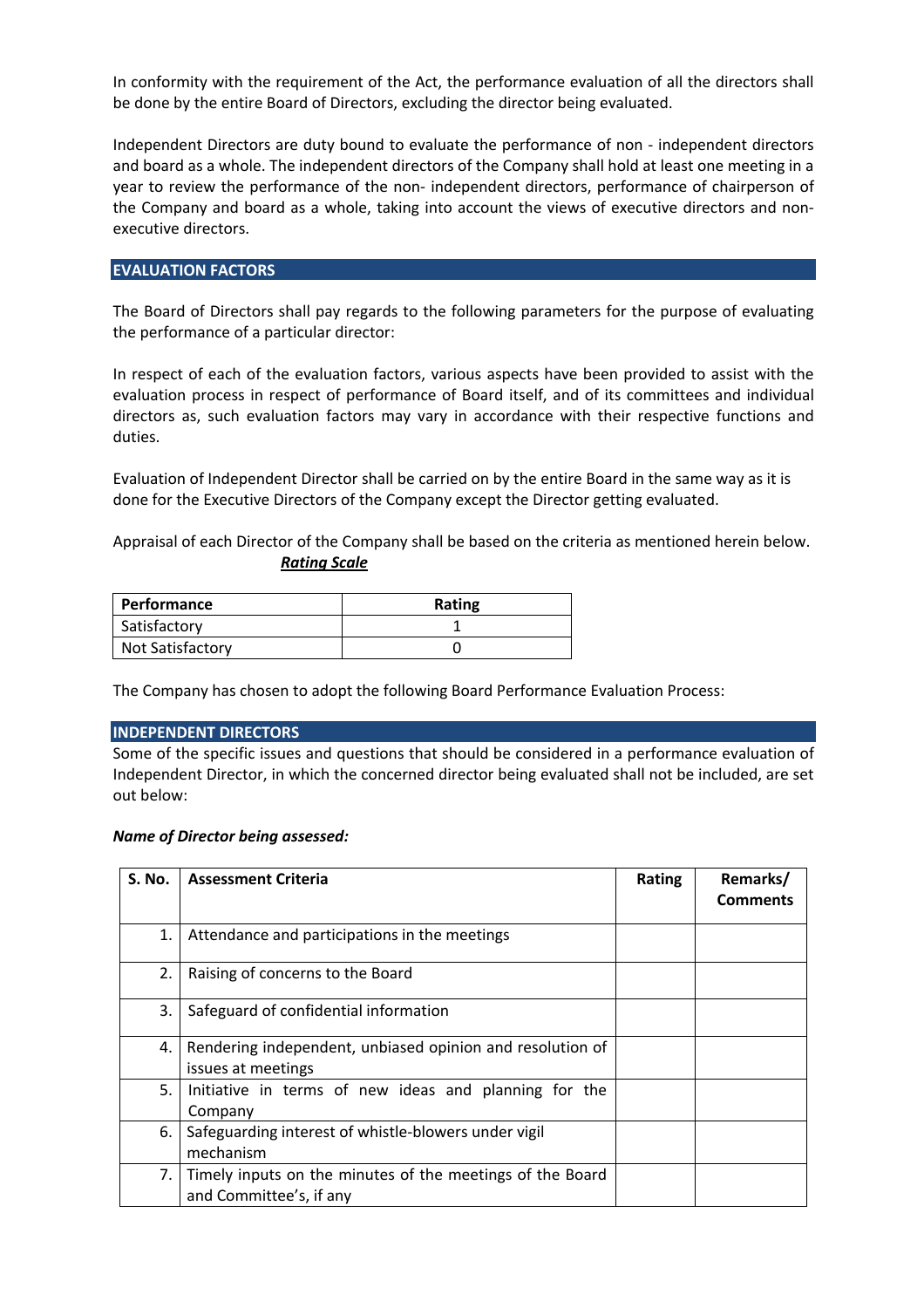### **NON – INDEPENDENT DIRECTORS / EXECUTIVE DIRECTORS**

Some of the specific issues and questions that should be considered in a performance evaluation of Chairperson/Non-Independent Director / Executive Director by Independent Directors, in which the concerned director being evaluated shall not be included, are set out below:

### *Name of Director being assessed:*

| <b>S. No.</b> | <b>Assessment Criteria</b>                                                         | Rating | Remarks/<br><b>Comments</b> |
|---------------|------------------------------------------------------------------------------------|--------|-----------------------------|
| 1.            | Leadership initiative                                                              |        |                             |
| 2.            | Initiative in terms of new ideas and planning for the Company                      |        |                             |
| 3.            | Professional skills, problem solving, and decision-making                          |        |                             |
| 4.            | Compliance with policies of the Company, ethics, code of<br>conduct, etc.          |        |                             |
| 5.            | Reporting of frauds, violation etc.                                                |        |                             |
| 6.            | Safeguarding of interest of whistle blowers under vigil mechanism                  |        |                             |
| 7.            | Timely inputs on the minutes of the meetings of the Board and<br>Committee, if any |        |                             |

# **BOARD OF DIRECTORS**

Some of the specific issues and questions that should be considered in a performance evaluation of the entire Board by Independent Directors, are set out below:

| S. No.         | <b>Assessment Criteria</b>                                        | Rating | Remarks/        |
|----------------|-------------------------------------------------------------------|--------|-----------------|
|                |                                                                   |        | <b>Comments</b> |
| 1.             | The Board of Directors of the company is effective in decision    |        |                 |
|                | making.                                                           |        |                 |
| 2.             | The Board of Directors is effective in developing a corporate     |        |                 |
|                | governance structure that allows and encourages the Board to      |        |                 |
|                | fulfill its responsibilities.                                     |        |                 |
| 3.             | The Company's systems of control are effective for identifying    |        |                 |
|                | material risks and reporting material violations of policies and  |        |                 |
|                | law.                                                              |        |                 |
| 4.             | The Board reviews the organization's performance in carrying out  |        |                 |
|                | the stated mission on a regular basis.                            |        |                 |
| 5.             | The Board of Directors is effective in providing necessary advice |        |                 |
|                | and suggestions to the company's management.                      |        |                 |
| 6.             | Is the board as a whole up to date with latest developments in    |        |                 |
|                | the regulatory environment and the market?                        |        |                 |
| 7 <sub>1</sub> | The information provided to directors prior to Board meetings     |        |                 |
|                | meets your expectations in terms of length and level of detail.   |        |                 |
| 8.             | Board meetings are conducted in a manner that encourages          |        |                 |
|                | open communication, meaningful participation, and timely          |        |                 |
|                | resolution of issues.                                             |        |                 |
| 9.             | The Board Chairman effectively and appropriately leads and        |        |                 |
|                | facilitates the Board meetings and the policy and governance      |        |                 |
|                | work of the board.                                                |        |                 |
| 10.            | The Board appropriately considers internal audit reports,         |        |                 |
|                | management's responses, and steps towards improvement.            |        |                 |